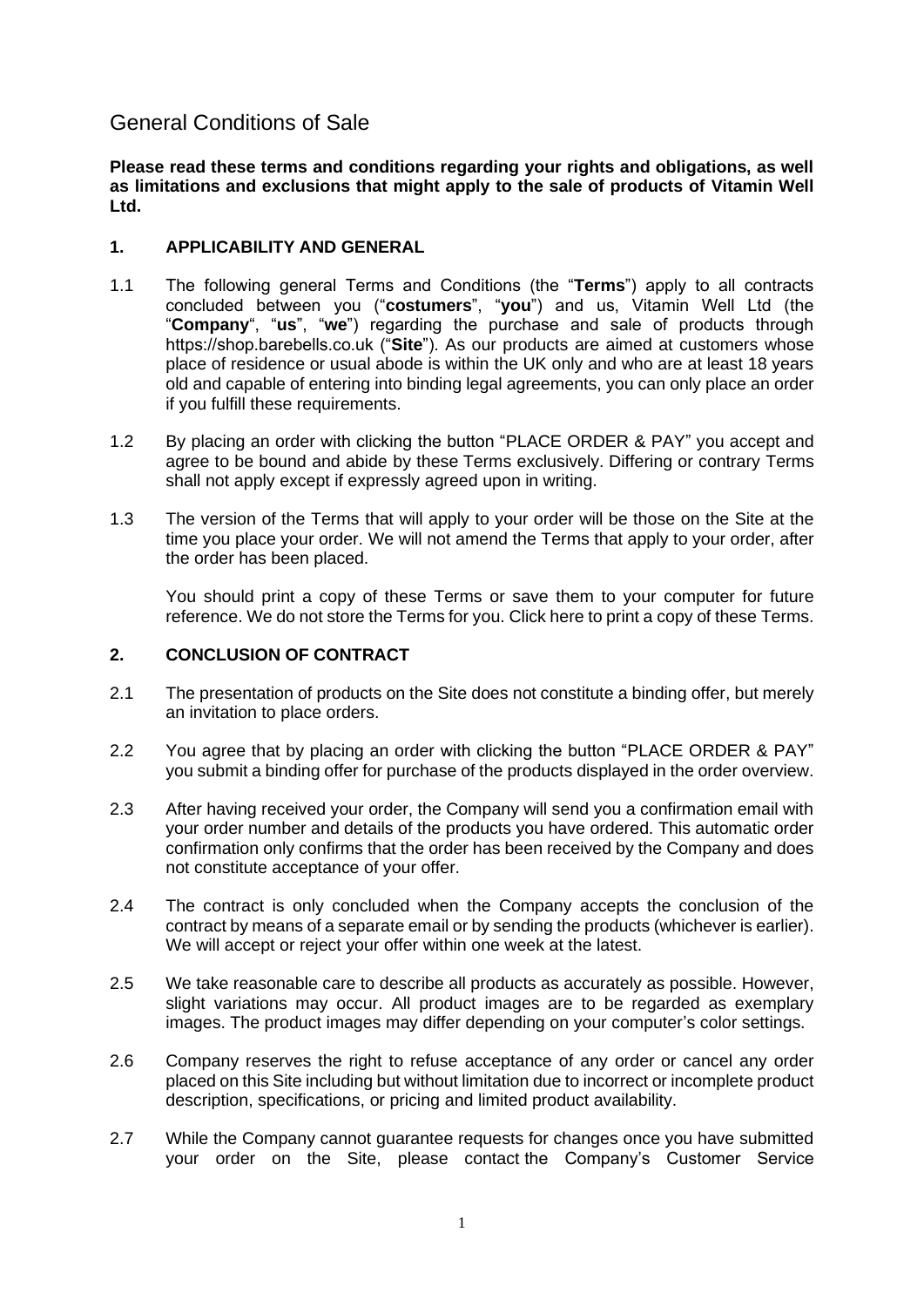at [hello@barebells.co.uk](mailto:hello@barebells.co.uk) for assistance if you want to request changes to your order. More information about returns and refunds etc. are found under clause [6](#page-1-0) below.

## **3. USE OF OUR PRODUCTS**

We only supply the products for domestic and private use. **Always read the label on any product you have ordered from the Site before using or consuming it.** Please consult your doctor before using any product.

## **4. PRICES AND PAYMENT TERMS**

- 4.1 All prices posted on this Site are subject to change without notice. The price charged for a product will be the price in effect at the time the order is placed, stated during the check-out process, and will be set out in your order confirmation email.
- 4.2 The prices displayed at the Site include the statutory Value Added Tax but do not include a delivery charge which will be added during check-out.
- 4.3 Payment is due immediately after placing the order and is to be made in full during the check-out process on the Site.
- 4.4 Your payment is handled by Adyen with secure encryption and under strict banking standards. We accept the following payment methods on the Site: Google Pay, Maestro, MasterCard and VISA. You represent and warrant that (i) the payment card information you supply to us is true, correct, and complete, (ii) you are duly authorized to use such payment card for the purchase, and (iii) charges incurred by you will be honored by your payment card company.

#### **5. SHIPMENTS AND DELIVERY**

- 5.1 The Company will arrange for shipment of the products to you. The Company is currently only offering shipping within the UK.
- 5.2 We aim to deliver within two to four business days following confirmation of an order, unless otherwise agreed. Any dates quoted for delivery of ordered products are approximate only and the Company shall not be liable for any delay in delivery of the products. In the unlikely event the delivery time exceeds 30 days, you may cancel your order. In this case the purchase price plus costs for shipment and handling will be refunded.
- 5.3 The cost for each delivery method is clearly indicated during the check-out process. You will be charged all shipping and handling charges specified during the check-out process.
- 5.4 You are solely responsible for providing us with a correct and accessible shipping address during the order check-out process. If the address information is not correct, you owe compensation for the costs of unsuccessful delivery. If you wish a new shipment of the products, the new shipping costs will be charged again and are the same as the originally agreed shipping costs. Title to, and the risk of loss of, the products or services ordered transfers to you upon delivery to the delivery address provided to the Site.
- 5.5 Zendbox is handling the logistics related to your order.

# <span id="page-1-0"></span>**6. RETENTION OF TITLE**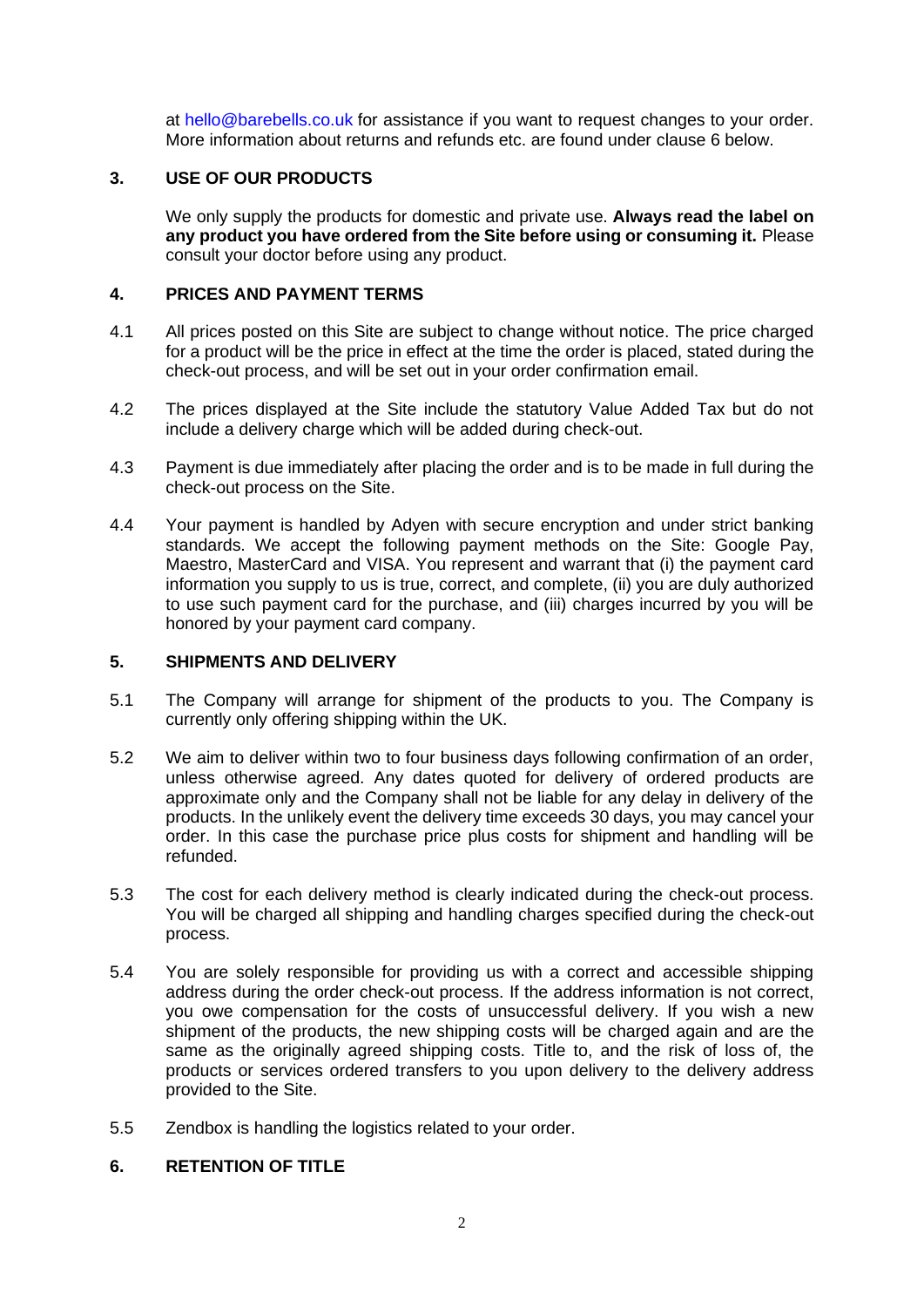The Products shall remain our property until we have received full payment.

# **7. RETURNS AND REFUNDS**

- 7.1 If you are contracting with us via the Site, you have the right to cancel, all or part of your contract at any time up to 14 calendar days after the day on which you receive the goods or services you ordered. You then have 14 days to return the goods once we have been informed about your cancellation. A refund, corresponding to the cost of the goods and the cost for the standard delivery we offer customers on our Site, will be given within 14 days after having received the returned products. Standard delivery cost shall be interpreted as the least expensive delivery method we offer on the Site, provided that it is a common and generally acceptable method of delivery. Unless the product is faulty or not as described, you will be responsible for the cost of returning the products to us. Please note that perishable foods are exempted from this 14-day cancelling right (in accordance with UK consumer law).
- 7.2 Since we sell food products, customer's health and safety is very important to us. We sell our products as sealed products for health protection and hygiene reasons. Therefore, we only accept returns, being made in accordance with the foregoing section, if the product is in a resaleable condition when we receive it. This means that the packaging of the product and any plastic seal/cellophane wrapping covering such packaging must be intact and cannot be broken or damaged.
- 7.3 A product ordered from the Site that is deemed to be faulty, can be returned to the Company free of charge with the entitlement of a refund as long as the product is returned within 30 days from when you received the faulty product.
- 7.4 If you wish to use your right to cancel your contract with us or return a faulty product, you must contact us at hello@barebells.co.uk before returning any products.
- 7.5 You will need to obtain a proof of postage receipt when you send your item to us. Proof of postage does not cost anything but without it we may not be able to process your refund or replacement in the rare event that your item is lost in transit.

#### **8. LIMITATION OF LIABILITY**

- 8.1 The Company accepts liability for death or personal injury caused by its negligence. We do not seek to exclude liability for fraudulent misrepresentation by us.
- 8.2 To the fullest extent permitted by law, the Company is not responsible for indirect losses which are a side effect of the main loss or damage, e.g. loss of profits or loss of opportunity; or for failure to deliver the goods or to meet any of our other obligations under these Terms where such failure is due to an event that is beyond our reasonable control, see more information below under Force Majeure.
- 8.3 Our maximum liability to you for any loss or damage arising in connection with your order on the Site shall be limited to the total price of your order.These exclusions shall be governed by and construed in accordance with English law. If any provision of these disclaimers and exclusions shall be unlawful, void or for any reason unenforceable then that provision shall be deemed severable and shall not affect the validity and enforceability of the remaining provisions.

## **9. FORCE MAJEURE**